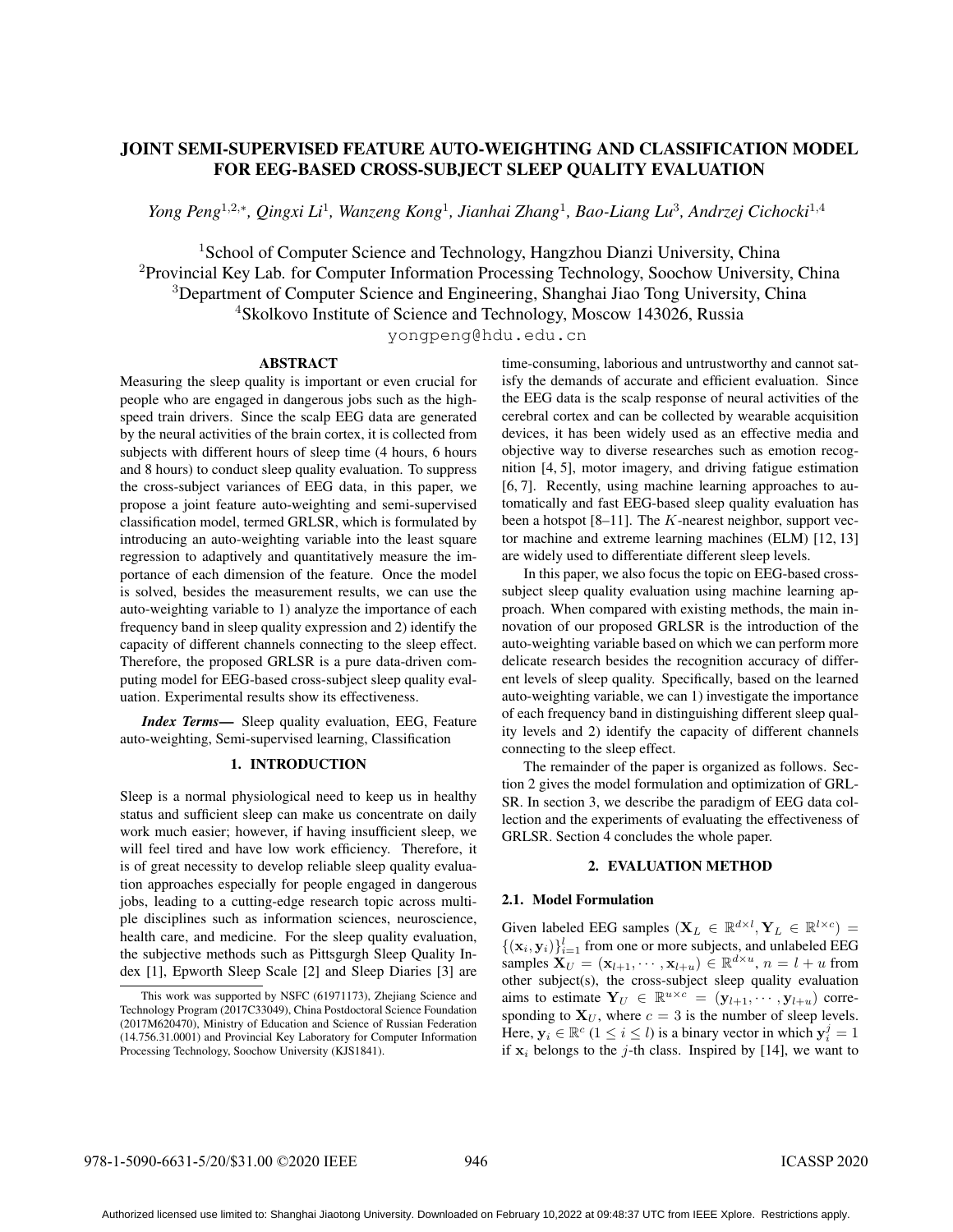measure the importance of the *d* features in predicting  $Y_U$ which can be completed by introducing an auto-weighting variable  $\theta \in \mathbb{R}^d$  and  $\theta_j > 0$  $\big|_{j=1}^d$  quantitatively measures the importance of the *j*-th feature. This leads to the joint learning of the feature auto-weighting factor  $\theta$  and  $\mathbf{Y}_U$  by solving

$$
\min_{\mathbf{W}, \mathbf{b}, \boldsymbol{\theta}, \mathbf{Y}_U} \|\mathbf{X}^T \boldsymbol{\Theta} \mathbf{W} + \mathbf{1} \mathbf{b}^T - \mathbf{Y}\|_F^2 + \gamma \|\mathbf{W}\|_F^2
$$
\n
$$
s.t. \ \boldsymbol{\theta} > \mathbf{0}, \mathbf{1}^T \boldsymbol{\theta} = 1, \mathbf{Y}_U \ge \mathbf{0}, \mathbf{Y}_U \mathbf{1} = \mathbf{1}, \tag{1}
$$

where  $\mathbf{X} = [\mathbf{X}_L, \mathbf{X}_U], \mathbf{Y} = [\mathbf{Y}_L; \mathbf{Y}_U],$  and  $\mathbf{\Theta} \in \mathbb{R}^{d \times d}$  is a rescaled diagonal matrix with the *j*-th element  $\Theta_{jj} = \sqrt{\theta_j}$ . We denote this model as RLSR.

Additionally, by considering the local consistency of data [15], we include a graph regularizer  $R$  into (1) to formulate the proposed Graph regularized Rescaled Linear Regression (GRLSR) model objective as

$$
\min_{\mathbf{W}, \mathbf{b}, \boldsymbol{\theta}, \mathbf{Y}_U} \|\mathbf{X}^T \boldsymbol{\Theta} \mathbf{W} + \mathbf{1} \mathbf{b}^T - \mathbf{Y}\|_F^2 + \gamma \|\mathbf{W}\|_F^2 + \alpha \mathcal{R}
$$
  
s.t.  $\boldsymbol{\theta} > 0, \mathbf{1}^T \boldsymbol{\theta} = 1, \mathbf{Y}_U \ge 0, \mathbf{Y}_U \mathbf{1} = \mathbf{1},$  (2)

where  $\mathcal{R} \triangleq \sum_{i,j=1}^{n} ||\mathbf{W}^T \mathbf{\Theta} \mathbf{x}_i - \mathbf{W}^T \mathbf{\Theta} \mathbf{x}_j ||_2^2 s_{ij}$  and its compact matrix form is  $Tr(\mathbf{\Theta}^T \mathbf{W}^T \mathbf{X} \mathbf{L} \mathbf{X}^T \mathbf{W} \mathbf{\Theta})$ . **L** is the graph Laplacian matrix and can be calculated by  $L = D - S$ , where **D** is a diagonal degree matrix with its *i*-th diagonal element defined by  $d_{ii} = \sum_j s_{ij}$ . S is the graph affinity matrix to depict the local data manifold and can be defined as

$$
s_{ij} = \begin{cases} \exp\left(-\frac{\|\mathbf{x}_i - \mathbf{x}_j\|^2}{2\sigma^2}\right) & \text{if } \mathbf{x}_i \in \mathcal{N}_k(\mathbf{x}_j) \text{ or } \mathbf{x}_j \in \mathcal{N}_k(\mathbf{x}_i) \\ 0 & \text{otherwise} \end{cases}
$$

where  $\mathcal{N}_k(\mathbf{x}_j)$  means the *k*-nearest neighbors of  $\mathbf{x}_j$ .

Below are some explanations of GRLSR on cross-subject sleep quality evaluation.

*First*. In GRLSR, the sleep quality level of target subject samples to be solved,  $Y_U$ , is closely coupled with the other variables. This is superior to most existing semi-supervised models which optimize the model variables first and then perform label estimation to unlabeled samples [16].

*Second*. Once the GRLSR objective is solved, we obtain the learned auto-weighting variable *θ* besides the evaluation results of sleep quality  $Y_U$ .  $\theta$  offers us an quantitatively way to investigate the sleep quality evaluation from diverse aspects. To be specific, it can be used to a) analyze the importance of each frequency band connecting to sleep; b) identify the importance of different EEG channels in depicting the connection between brain areas and sleep. Moreover, from machine learning and pattern recognition perspective, it can be used to do feature selection and ranking.

### 2.2. Optimization

Below we derive an equivalent form of (2) which lays the foundation of its optimization.

Substitute  $\Theta W$  with  $\widetilde{W}$  and then (2) can be written as

$$
\min_{\widetilde{\mathbf{W}}, \mathbf{b}, \boldsymbol{\theta}, \mathbf{Y}_U} \|\mathbf{X}^T \widetilde{\mathbf{W}} + \mathbf{1}\mathbf{b}^T - \mathbf{Y}\|_F^2 + \gamma \sum_{j=1}^d \frac{\|\widetilde{\mathbf{w}}^j\|_2^2}{\theta_j} + \alpha \text{Tr}(\widetilde{\mathbf{W}}^T \mathbf{X} \mathbf{L} \mathbf{X}^T \widetilde{\mathbf{W}}),
$$
\n
$$
s.t. \ \boldsymbol{\theta} > \mathbf{0}, \mathbf{1}^T \boldsymbol{\theta} = 1, \mathbf{Y}_U \geq \mathbf{0}, \mathbf{Y}_U \mathbf{1} = \mathbf{1}.
$$
\n
$$
(3)
$$

By fixing  $\widetilde{W}$  and **Y**,  $\theta$  can be obtained by solving

$$
\min_{\boldsymbol{\theta} > \mathbf{0}, \boldsymbol{\theta}^T \mathbf{1} = 1} \sum_{j=1}^d \left\| \tilde{\mathbf{w}}^j \right\|_2^2 / \theta_j.
$$
 (4)

Then we can get the solution to  $\theta$  as  $\theta_j = \frac{\|\tilde{\mathbf{w}}^j\|_2}{\sum_{j'=1}^d \|\tilde{\mathbf{w}}^{j'}\|_2}$ . As a result, we can first optimize  $\widetilde{W}$  and **b** by solving

$$
\begin{aligned}\n\min_{\widetilde{\mathbf{W}}, \mathbf{b}, \mathbf{Y}_U \geq 0, \mathbf{Y}_U \mathbf{1} = \mathbf{1}} \left\| \mathbf{X}^T \widetilde{\mathbf{W}} + \mathbf{1} \mathbf{b}^T - \mathbf{Y} \right\|_F^2 + \gamma \|\widetilde{\mathbf{W}}\|_{2,1}^2 \\
&+ \alpha \text{Tr}(\widetilde{\mathbf{W}}^T \mathbf{X} \mathbf{L} \mathbf{X}^T \widetilde{\mathbf{W}}).\n\end{aligned} \tag{5}
$$

and then get the solution to  $\theta$  based on obtained  $\widetilde{W}$ . Below we give the derivation in detail.

■ *Optimize* **b** *with other variables fixed*. The objective with respect to **b** is

$$
\min_{\mathbf{b}} \|\mathbf{X}^T \widetilde{\mathbf{W}} + \mathbf{1}\mathbf{b}^T - \mathbf{Y}\|_F^2.
$$
 (6)

Taking its derivative with respect to **b** and setting it to zero, we get the solution to **b** as

$$
\mathbf{b} = \frac{1}{n} (\mathbf{Y}^T \mathbf{1} - \widetilde{\mathbf{W}}^T \mathbf{X} \mathbf{1}).
$$
 (7)

 $\blacksquare$  *Update*  $\widetilde{W}$  *with other variables fixed.* By fixing **b** and  $Y_U$ , the objective function of **W** becomes

$$
\min_{\widetilde{\mathbf{W}}}\|\mathbf{X}^T\widetilde{\mathbf{W}}+\mathbf{1}\mathbf{b}^T-\mathbf{Y}\|_F^2+\gamma\|\widetilde{\mathbf{W}}\|_{2,1}^2+\alpha\text{Tr}(\widetilde{\mathbf{W}}^T\mathbf{X}\mathbf{L}\mathbf{X}^T\widetilde{\mathbf{W}}).
$$

To avoid the non-differentiable problem caused by the possible existence of zero  $\ell_2$ -norm of rows in  $\hat{W}$ , we replace  $\|\widetilde{\mathbf{W}}\|_{2,1}$  with  $\left(\sum_{j=1}^d \sqrt{\|\widetilde{\mathbf{w}}^j\|_2^2 + \varepsilon}\right)^2$  where  $\varepsilon$  is a small enough positive constant. We rewrite the above objective as

$$
\min_{\widetilde{\mathbf{W}}} \|\mathbf{X}^T \widetilde{\mathbf{W}} + \mathbf{1} \mathbf{b}^T - \mathbf{Y}\|_F^2 + \gamma (\sum_{j=1}^d \sqrt{\|\tilde{\mathbf{w}}^j\|_2^2 + \varepsilon})^2 + \alpha \text{Tr}(\widetilde{\mathbf{W}}^T \mathbf{X} \mathbf{L} \mathbf{X}^T \widetilde{\mathbf{W}}).
$$
\n(8)

Based on the derivation in [17], taking the derivative of objective (8) with respect to  $\tilde{W}$  and setting it to zero, we have

$$
\widetilde{\mathbf{W}} = (\mathbf{X}\mathbf{X}^T + \gamma \mathbf{Q} + \alpha \mathbf{X} \mathbf{L} \mathbf{X}^T)^{-1} (\mathbf{X} \mathbf{1} \mathbf{b}^T - \mathbf{X} \mathbf{Y}). \tag{9}
$$

By substituting **b** with (7), we have

$$
\widetilde{\mathbf{W}} = (\mathbf{X} \mathbf{H} \mathbf{X}^T + \gamma \mathbf{Q} + \alpha \mathbf{X} \mathbf{L} \mathbf{X}^T)^{-1} \mathbf{X} \mathbf{H} \mathbf{Y},\tag{10}
$$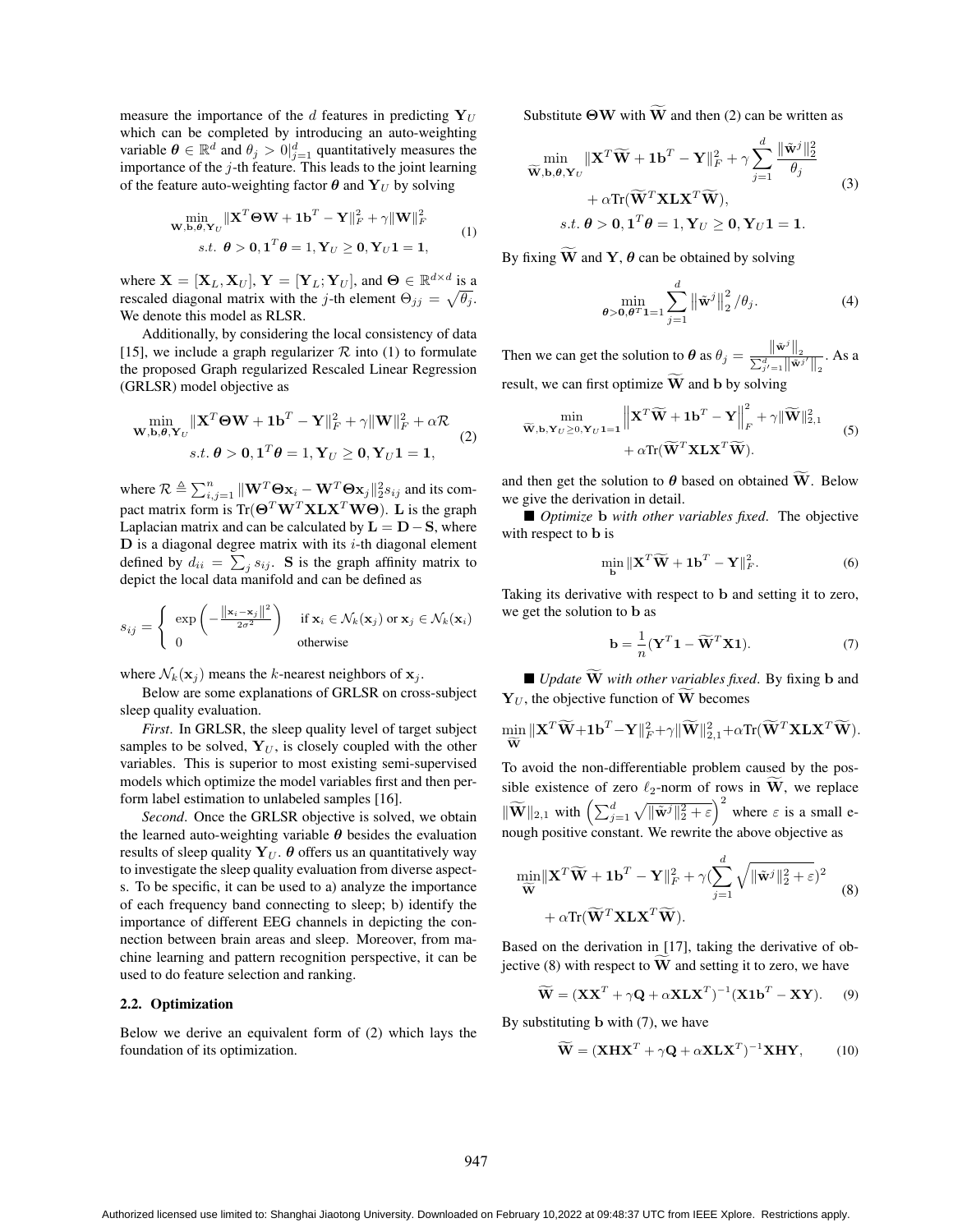where  $H = I - \frac{1}{n} \mathbf{1} \mathbf{1}^T$ , and **Q** is a diagonal matrix with the *i*th diagonal element defined as  $q_{jj} = \frac{\sum_{v=1}^{d} \sqrt{\|\tilde{\mathbf{w}}^{v}\|_{2}^{2} + \varepsilon}}{\sqrt{\|\tilde{\mathbf{w}}^{j}\|_{2}^{2} + \varepsilon}}$ . Note that  $Q$  is unknown and dependent on  $\tilde{W}$ , we can iteratively update **Q** and **W**.

 $\blacksquare$  *Update*  $\mathbf{Y}_{U}$  *with other variables fixed.* By fixing  $\widetilde{\mathbf{W}}$ and **b**, since the problem (5) is independent for each  $i$  ( $l+1$   $\leq$  $i \leq l + u$ , we can optimize each  $y_i$  by solving

$$
\min_{\mathbf{y}_i \ge \mathbf{0}, \mathbf{y}_i^T \mathbf{1} = 1} \|\widetilde{\mathbf{W}}^T \mathbf{x}_i + \mathbf{b} - \mathbf{y}_i\|_2^2.
$$
 (11)

This is a problem of Euclidean projection defined on the simplex [18]. Its corresponding Lagrangian function is

$$
\mathcal{L} = \|\widetilde{\mathbf{W}}^T \mathbf{x}_i + \mathbf{b} - \mathbf{y}_i\|_2^2 + \eta(\mathbf{y}_i^T \mathbf{1} - 1) - \mathbf{y}_i^T \boldsymbol{\beta}_i, \qquad (12)
$$

where  $\eta$  and  $\beta_i$  are the Lagrangian multipliers. It can be verified the optimal solution to  $y_i$  is

$$
\mathbf{y}_i = (\widetilde{\mathbf{W}}^T \mathbf{x}_i + \mathbf{b} + \eta)_+, \tag{13}
$$

where  $(var)_{+}$  = max $(0, var)$  and  $\eta$  can be obtained via  $y_i^T 1 = 1$ . The detailed derivation can be found in [19].

Notations. We use  $\alpha$ ,  $\beta$ <sub>*i*</sub>,  $\gamma$ ,  $\eta$  and  $\theta$  to represent the model parameters (variables) while the five frequency bands of EEG are denoted by *Delta*, *Theta*, *Alpha*, *Beta*, *Gamma*.

## 3. EXPERIMENTS AND RESULTS

#### 3.1. EEG Data Preparation

The sleep EEG data set we used was collected on 14 healthy subjects. In the sleep deprivation experiment, subjects were strictly asked to sleep at night for respectively 4, 6 and 8 hours. The raw EEG data was recorded by the ESI NeuroScan system with a 62-channel electrode according to the international 10-20 system placement. The sampling frequency of EEG was down-sampled from 1000 to 200 Hz and then EEG signals were filtered to 1-50 Hz by Butterworth bandpass filter. We extracted the differential entropy (DE) feature [9] from five frequency bands, *i.e.*, *Delta* (1-3 Hz), *Theta* (4-7 Hz), *Alpha* (8-13 Hz), *Beta* (14-30 Hz), and *Gamma* (31-50 Hz), leading to a 310-dimension representation of each sample. Linear dynamic system was used to perform feature smoothing. For each subject, we selected 900 samples and there are the same number of samples in each class for the labeled subject. We adopted a subject-to-subject sleep quality evaluation strategy, resulting in 13 tasks in total. In each task, samples from subject 1 were set as labeled while samples from each of the other 13 subjects were as unlabeled.

Figure 1 gives the schematic diagram of why the proposed GRLSR framework can perform the critical frequency bands and channels identification. Since there is obvious correspondence between  $\theta$  and the feature vector, the learned  $\theta$  can effectively characterize the importance of each dimension of the DE feature by concatenating all five frequency bands.



Fig. 1. The GRLSR-based critical frequency bands and channels identification.

### 3.2. Comparison on Evaluation Accuracy

We compare GRLSR with two supervised learning models (SVM and GELM [15]) and three semi-supervised learning models (TSVM [20], LapSVM, and ASL [21]). The parameters in GRLSR are searched from  $[10^{-3}, 10^{-2}, \cdots, 10^{3}]$ . The sleep quality evaluation results are shown in Table 1 in which the best results are in boldface. We can find that GRLSR outperforms the other models in most cases. As we can see, the pure supervised classification models, *i.e.* SVM, GELM, respectively achieved mean accuracies across 13 tasks as 32.88% and 54.71%. The semi-supervised models, *i.e.* TSVM, LapSVM, ASL, obtained mean accuracies of all 13 tasks as 52.57%, 48.33% and 44.91% respectively. The reason why GRLSR outperformed the other methods may be that the local consistency of data is considered. This is caused by the local invariance idea that similar inputs generate similar outputs. Then, we can conclude that 1) the graph regularization of efficiently exploiting the data manifold information is effective and 2) the utilization of unlabeled samples during the model training process is beneficial for the recognition of different levels of sleep quality.

Table 1. Accuracies(%) on subject-to-subject evaluation.

|                    | <b>SVM</b> | <b>GELM</b> | <b>ASL</b> | LapSVM | <b>TSVM</b> | <b>RLSR</b> | <b>GRLSR</b> |
|--------------------|------------|-------------|------------|--------|-------------|-------------|--------------|
| $1\rightarrow 2$   | 34.22      | 59.11       | 45.56      | 53.22  | 45.89       | 37.55       | 66.67        |
| $1 \rightarrow 3$  | 26.55      | 51.56       | 42.22      | 55.22  | 43.78       | 44.44       | 66.67        |
| $1\rightarrow 4$   | 25.22      | 35.00       | 39.67      | 37.22  | 38.11       | 30.11       | 30.67        |
| $1 \rightarrow 5$  | 33.33      | 66.67       | 40.44      | 38.89  | 45.56       | 44.11       | 47.00        |
| $1\rightarrow 6$   | 33.33      | 60.00       | 42.67      | 66.67  | 35.89       | 39.88       | 66.67        |
| $1 \rightarrow 7$  | 28.55      | 49.33       | 41.11      | 33.33  | 34.22       | 39.66       | 51.67        |
| $1\rightarrow 8$   | 23.33      | 47.44       | 48.00      | 34.33  | 41.67       | 54.55       | 58.56        |
| $1\rightarrow 9$   | 37.00      | 45.33       | 40.67      | 55.22  | 45.78       | 43.33       | 43.33        |
| $1\rightarrow 10$  | 45.22      | 52.33       | 45.33      | 63.56  | 68.44       | 66.66       | 66.67        |
| $1 \rightarrow 11$ | 14.11      | 66.67       | 40.67      | 45.67  | 36.89       | 49.22       | 50.33        |
| $1 \rightarrow 12$ | 33.33      | 66.67       | 45.11      | 42.56  | 100.0       | 58.22       | 61.44        |
| $1 \rightarrow 13$ | 35.11      | 67.56       | 50.78      | 35.78  | 66.89       | 36.55       | 35.78        |
| $1 \rightarrow 14$ | 58.22      | 43.67       | 61.56      | 66.67  | 80.33       | 81.77       | 88.89        |
| Avg.               | 32.88      | 54.71       | 44.91      | 48.33  | 52.57       | 48.16       | 56.47        |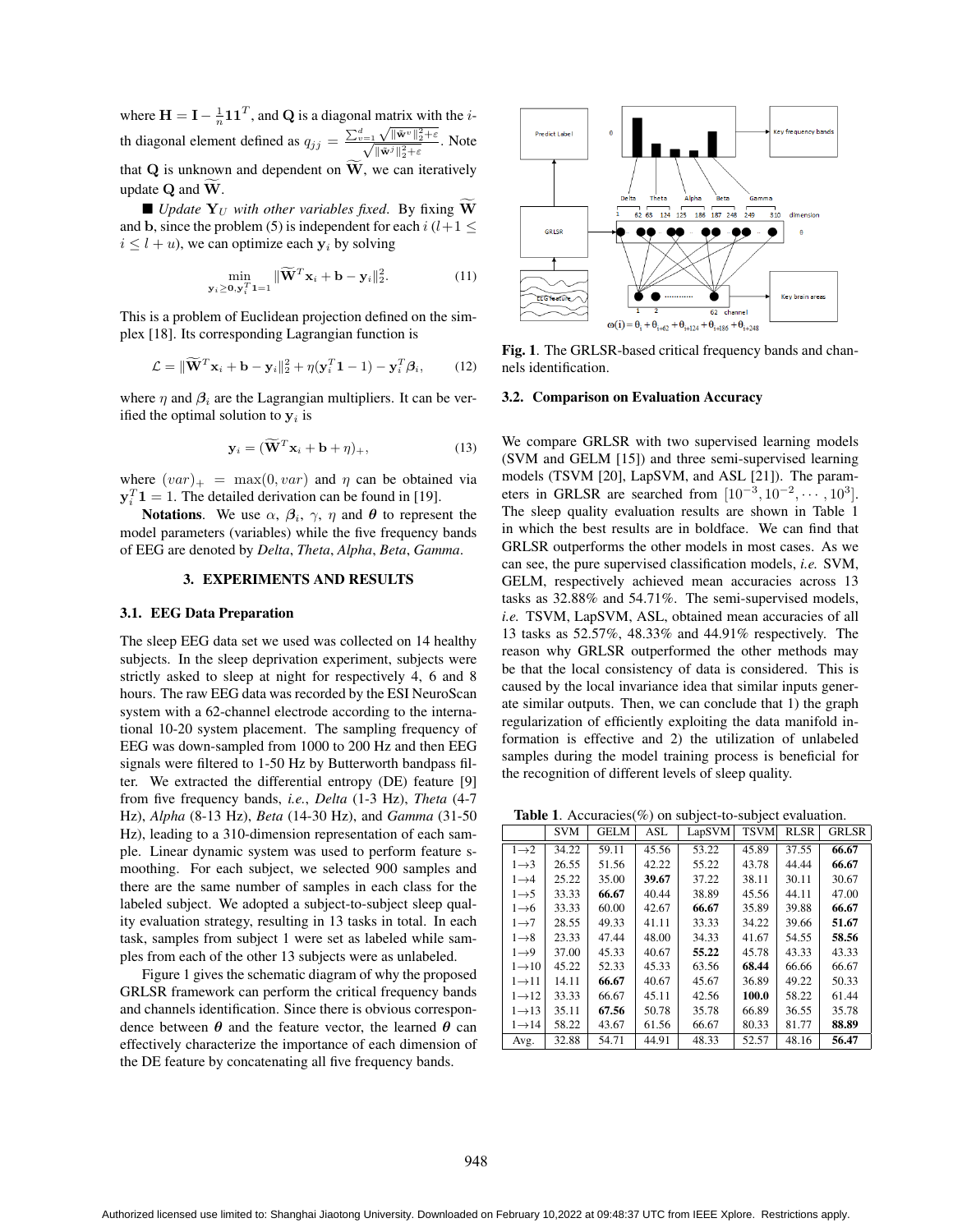

Fig. 2. The *θ* of tasks 1*→*9 (left) and 1*→*12 (middle), and the average importance of each band across all 13 tasks (right).

### 3.3. Identification of Critical Frequency Bands

In this experiment, we want to check the connection between different frequency bands and the sleep quality. Once the GRLSR is solved, we obtain the learned  $\boldsymbol{\theta} \in \mathbb{R}^{310}$ . Then, the importance of the *Delta* band can be measured by  $\sum_{i=1}^{62} \theta_i$ and the *Theta* band is  $\sum_{i=63}^{124} \theta_i$ . And so on for each of the other bands. To visualize the learned  $\theta$ , we randomly select the two ones corresponding to tasks 1*→*9 and 1*→*12 and respectively shown them in Figure  $2(a)$  and  $2(b)$ , from which we can observe that most of non-zero values accumulate in the *Delta* and *Gamma* bands. Based on our understanding, the *Delta* band which usually happens in deep sleep may be more likely corresponding to the 8-hour sleep. Accordingly, the high frequency band, *Gamma*, may be more likely corresponding to the 4-hour sleep. The average importance of each frequency band is shown in Figure 2(c). Therefore, we conclude that there might exist critical frequency bands in sleep which may provide new insights to simplify the feature extraction for sleep quality evaluation.

# 3.4. Identification of Critical Channels

In this subsection, we want to check whether there exist some critical channels connecting to the sleep effect. Based on the learned  $\boldsymbol{\theta} \in \mathbb{R}^{310}$ , the importance of the *i*-th ( $1 \leq i \leq 62$ ) channel, denoted as  $\omega(i)$ , can be calculated by  $\omega(i) = \theta_i + \theta_i$  $\theta_{62+i} + \theta_{124+i} + \theta_{186+i} + \theta_{248+i}$ . Then, we sorted the  $\omega(i)|_{i=1}^{62}$ in descend order and recorded the indices of channels. For each number of selected channels, from 1 to 62, we ran the GRLSR and tuned its parameters to let it achieve the best performance. Then we show the comparison of GRLSR with channel selection and without channel selection on sleep quality evaluation in Figure 3. From this figure, we observe that the sleep quality evaluation performance is enhanced with a few selected channels. The number on the top of each blue bar in Figure 3 is the number of selected channels when GRLSR achieves the best performance.

In Figure 4, we visualize the selected six channels of task 1*→*4 which distribute mainly in the occipital lobe. From this result, we conclude that there might exist critical channels connecting to the sleep effect. This may be valuable for



Fig. 3. Performance of GRLSR on features with and without channel selection.

simplifying the EEG data collection and the customizing the wearable devices for sleep-related data acquisition.



Fig. 4. The selected channels by GRLSR on task 1*→*4.

# 4. CONCLUSION

In this paper, we proposed a joint semi-supervised feature auto-weighting and classification model, termed GRLSR, for EEG-based cross-subject sleep quality evaluation. The main contribution of GRLSR is the introduction of the autoweighting variable, which allows us to identify the critical frequency bands and channels connecting to the sleep effect. After completing the optimization of GRLSR, the importance of different frequency bands and channels can be automatically determined. Experimental results demonstrated the effectiveness of the proposed GRLSR model. This conclusions obtained by the proposed data-driven computing model may provide new insights to cognitive and neuroscientist who are conducting the sleep research.